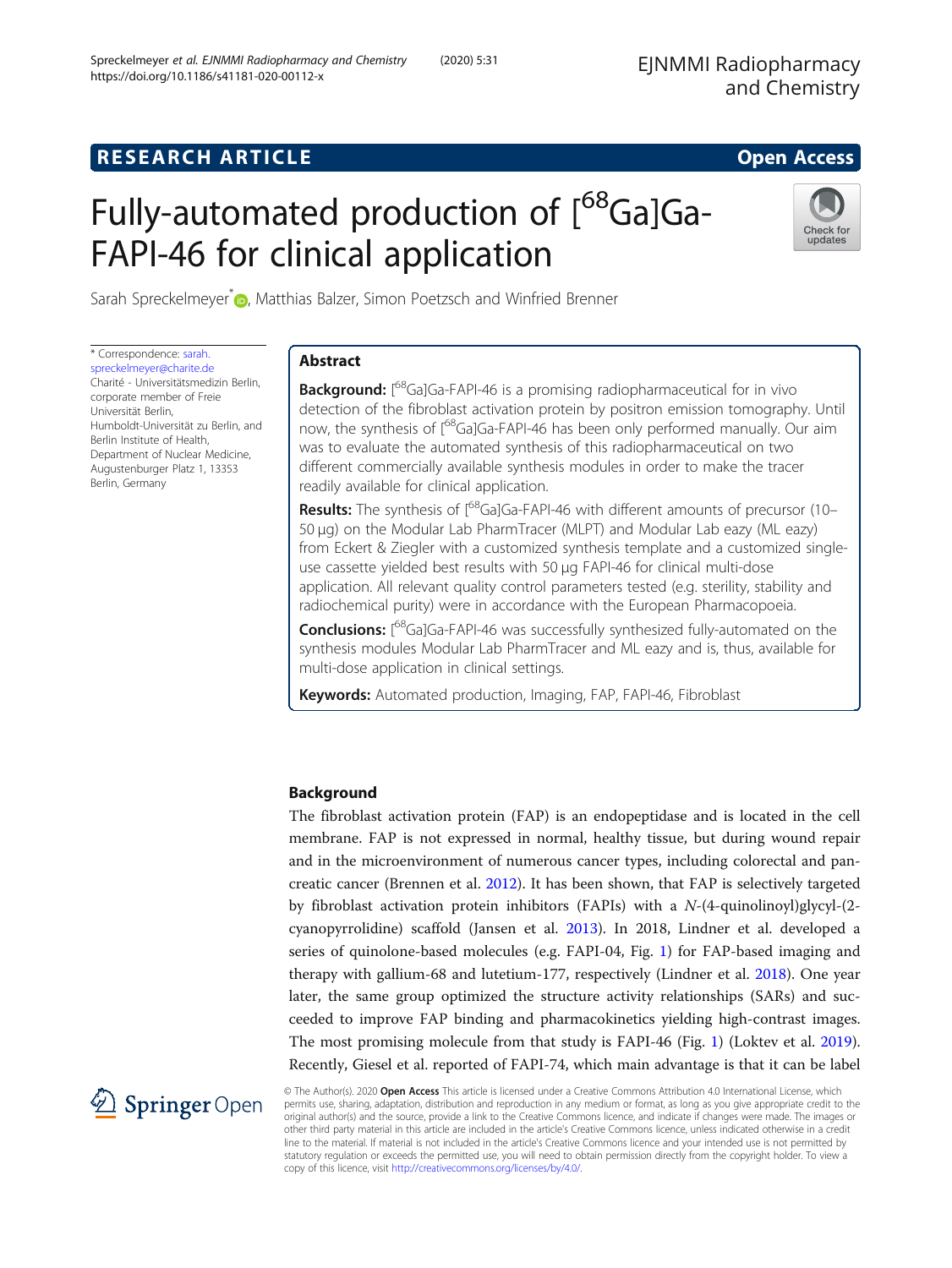<span id="page-1-0"></span>

with gallium-68 and fluor-18, resulting in  $[{}^{68}Ga]Ga$ -FAPI-74 and  $[{}^{18}F]F$ -FAPI-74, respectively (Giesel et al. [2020](#page-9-0)).

To our knowledge, the synthesis of [<sup>68</sup>Ga]Ga-FAPI-46 has not yet been described on an automated synthesis module. Here, we would like to introduce the synthesis conditions of [<sup>68</sup>Ga]Ga-FAPI-46 on two different synthesis modules, namely Modular Lab PharmTracer (MLPT) and Modular Lab eazy (ML eazy) from Eckert & Ziegler Eurotope GmbH – in order to introduce a fully automated [<sup>68</sup>Ga]Ga-FAPI-46 synthesis for clinical application. For that purpose, different loads of FAPI-46 were evaluated based on quality control parameters and the radioactivity distribution on the different cassette parts after synthesis. For the synthesis of <sup>68</sup>Ga-tracers, different modules are available on the market, which have been reviewed by Boschi et al. (Boschi et al. [2013\)](#page-8-0) In addition, generator postprocessing steps like fractionation, anionic-exchange and cation-exchange are described (Boschi et al. [2013](#page-8-0)). The now proposed fully automated pre-purification and concentration of gallium-68 on a strong cation exchange (SCX) cartridge has the advantage that gallium-68 becomes concentrated while germanium-68 as well as non-radioactive impurities (e.g.  $Zn^{2+}$ ) are trapped on the SCX cartridge (Velikyan [2015](#page-9-0)).

# Results

#### Labeling results of different FAPI-46 loads on MLPT

The fully automated production of [<sup>68</sup>Ga]Ga-FAPI-46 was conducted on the commercial labeling synthesis modules MLPT and ML eazy. Five different precursor amounts of FAPI-46 were investigated for radiolabeling with gallium-68 (10–50 μg,  $n = 3$ ) on MLPT. Immediately after synthesis, the different cassette parts were analyzed for radioactivity in order to get an overview of the radioactivity distribution on the cassette and reconcile these findings with the effects of the labeling conditions that were used. As shown in Table [1](#page-2-0), 30 μg, 40 μg and 50 μg of FAPI-46 resulted in a similar radioactivity distribution in the product vial –  $95.1 \pm 0.4$ %,  $95.3 \pm 1.2$ % and  $96.0 \pm 0.6$ %, respectively. On the CM cartridge, the radioactivity decreases from  $2.9 \pm 0.3\%$  to  $2.1 \pm 0.8\%$ . By lowering the amount of FAPI-46 to 10 μg, the percentage found in the product decreased significantly to  $70.2 \pm 6.1\%$ , and the radioactivity on the CM cartridge increased to  $26.2 \pm 6.1\%$ . The radioactivity found in the reaction vial, in the waste fraction and on the SCX cartridge however did not change significantly by changing the amount of the starting material.

#### Labeling results of different FAPI-46 loads on ML eazy

On the ML eazy module, we performed experiments with  $10-50 \mu$ g of FAPI-46 (n = 3) at 98 °C reaction temperature (Table [2](#page-2-0)). As a result, 20–50 μg FAPI-46 load show the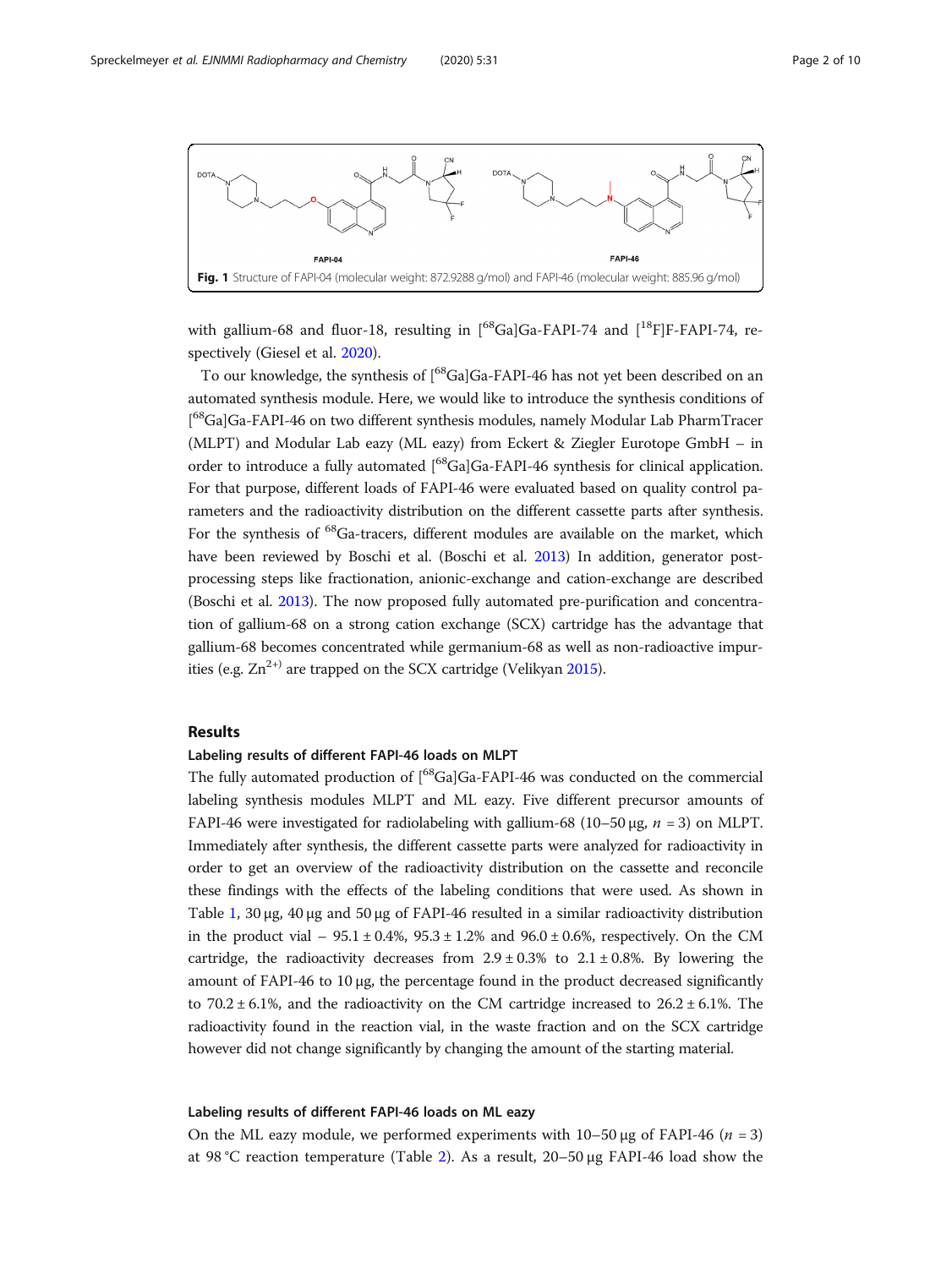| load<br>$[\mu g]$ | product vial<br>[%] | <b>CM</b> cartridge<br>[%] | waste<br>[%] | SCX cartridge<br>[%] | reaction vial<br>$\lceil 96 \rceil$ | <b>RCY [%]</b> |  |
|-------------------|---------------------|----------------------------|--------------|----------------------|-------------------------------------|----------------|--|
| 10                | $70.2 + 6.1$        | $26.2 + 6.1$               | $1.5 + 1.0$  | $0.6 + 0.1$          | $1.5 + 0.3$                         | $68.9 \pm 3.8$ |  |
| 20                | $91.5 + 1.9$        | $4.8 + 0.8$                | $2.1 + 1.5$  | $0.6 + 0.3$          | $1.0 \pm 0.3$                       | $91.8 + 3.9$   |  |
| 30                | $95.1 + 0.4$        | $2.9 + 0.3$                | $0.4 + 0.2$  | $0.4 + 0.1$          | $1.1 \pm 0.4$                       | $94.2 \pm 0.8$ |  |
| 40                | $95.3 + 1.2$        | $2.7 + 0.9$                | $0.6 + 0.1$  | $0.3 + 0.0$          | $1.1 \pm 0.3$                       | $95.1 + 2.1$   |  |
| 50                | $96.0 + 0.6$        | $2.1 \pm 0.8$              | $0.5 + 0.1$  | $0.5 + 0.2$          | $0.9 \pm 0.2$                       | $95.2 + 1.4$   |  |

<span id="page-2-0"></span>Table 1 Activity measured on different parts of the cassette immediately after synthesis on MLPT  $(n = 3)$ 

highest radioactivity distribution in the product vial. Decreasing the FAPI-46 load to 10 μg leads to a significant decrease in radioactivity measured in the product vial.

Comparing the distribution pattern of the MLPT with ML eazy (Fig. [2\)](#page-3-0), the results are similar with  $20-50 \mu g$  FAPI-46 load. Whereas with  $10 \mu g$ , a significant difference can be observed  $(70.2% \pm 6.1% \text{ on MLPT vs. } 36.1% \pm 15.5% \text{ on ML easy}).$ 

# Quality control of [<sup>68</sup>Ga]Ga-FAPI-46

The radiochemical purity was evaluated by radio-HPLC and radio-iTLC.

With *radio-HPLC*, free gallium-68 was detected at  $t<sub>R</sub> = 3.0$  min, whereas gallium-68 bound to FAPI-46 was detected at  $t_R = 6.9$  min with a purity of 99.7%. Radioactive impurities were detected at  $t_R = 5.0$  min with approx. 0.1% and  $t_R = 6.6$  min with approx. 0.2% of the total radioactivity. (Fig. [3](#page-3-0)a).

The cold standard  $\int^{\text{nat}}Ga|Ga-FAPI-46$  shows a similar retention time of  $t_R = 6.5$  min as seen in Fig. [3](#page-3-0)b.

With *radio*-iTLC, no free gallium-68 (Fig. [4](#page-4-0)a) or  $^{68}$ Ga-colloide (Fig. 4b) could be detected at  $R_f = 0.8$  or  $R_f = 0.2$ , respectively. The product was detected at  $R_f = 0.2$  (Fig. [4](#page-4-0)a) and  $R_f = 0.8$  (Fig. [4b](#page-4-0)).

In addition, the product solution was tested for endotoxins. For this purpose, the solution was diluted with endotoxin-free-water in a ratio 1:100. For all samples, the endotoxin concentration was below 5.0 IE/mL. This is in accordance with the European Pharmacopoeia (9.0/0125), where a threshold of 175 IE/mL is given. With regard to sterility, all products were sterile.

The stability of  $\int_{0}^{68}Ga$ ]Ga-FAPI-46 in aqueous solution at room temperature was tested up to 3 h by *radio-HPLC*. As seen in Fig. [5,](#page-5-0)  $[{}^{68}Ga]Ga$ -FAPI-46 is stable under those conditions. No additional radioactive by-products or free gallium-68 could be detected during this time period.

Table 2 Activity measured on different parts of the cassette immediately after synthesis on ML eazy at 98 °C ( $n = 3$ )

| product vial [%] | CM cartridge [%] | waste [%]   | SCX cartridge [%] | reaction vial [%] |  |
|------------------|------------------|-------------|-------------------|-------------------|--|
| $36.1 \pm 15.5$  | $59.7 + 15.6$    | $0.0 + 0.0$ | $0.4 + 0.0$       | $3.7 + 0.2$       |  |
| $75.3 + 18.2$    | $19.3 + 14.2$    | $0.2 + 0.2$ | $0.4 + 0.1$       | $4.8 + 4.2$       |  |
| $88.7 + 10.1$    | $9.2 + 9.7$      | $0.0 + 0.0$ | $0.5 + 0.1$       | $1.6 \pm 0.5$     |  |
| $85.5 + 11.9$    | $11.0 + 9.6$     | $0.1 + 0.1$ | $0.5 + 0.2$       | $2.9 + 3.0$       |  |
| $89.7 + 6.7$     | $6.1 \pm 5.5$    | $0.0 + 0.0$ | $0.5 + 0.1$       | $3.7 + 1.4$       |  |
|                  |                  |             |                   |                   |  |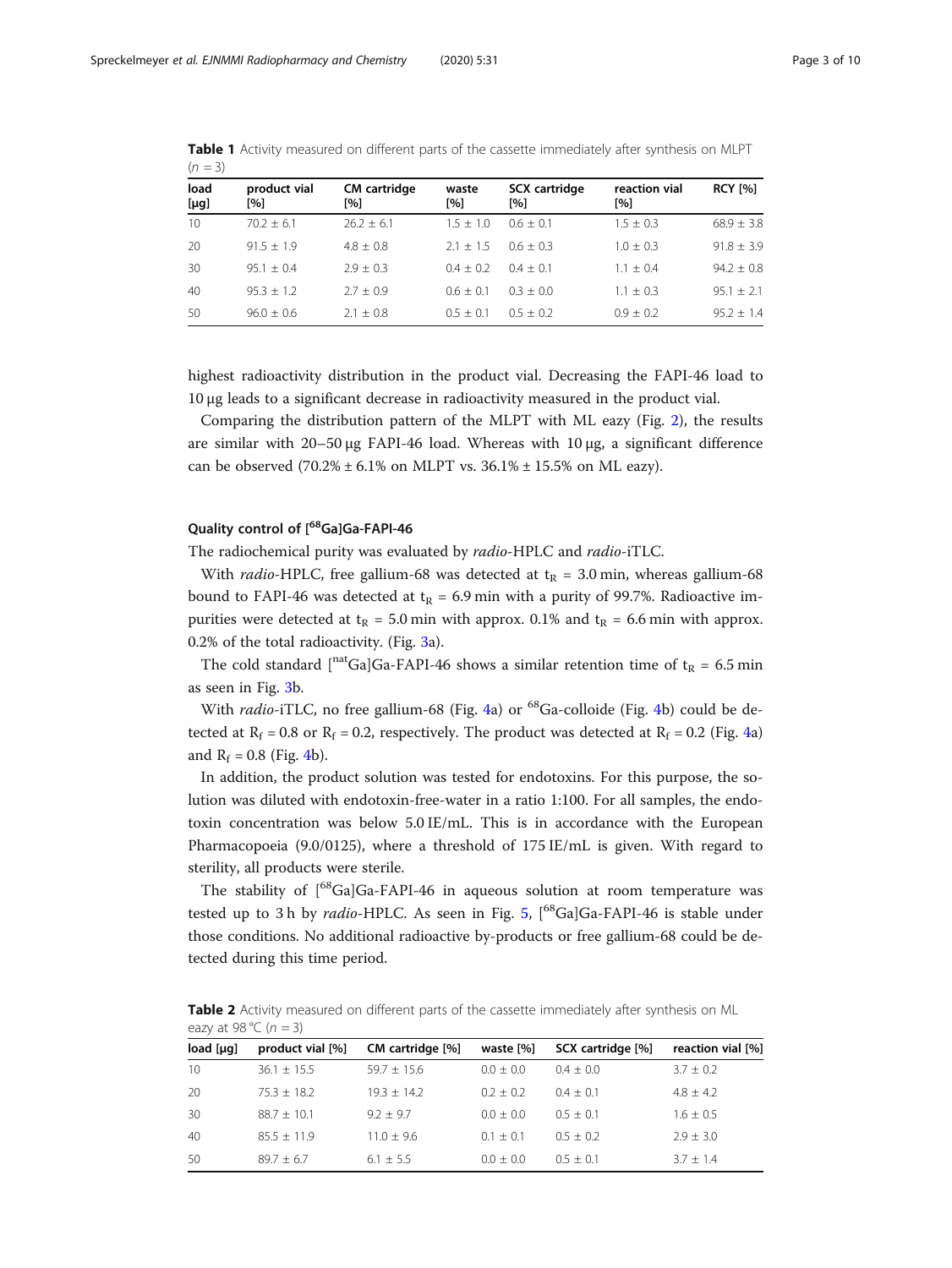<span id="page-3-0"></span>

The product specifications of 50 μg FAPI-46 are summarized in Table [3.](#page-6-0) Acceptance criteria are based on the European Pharmacopoeia (9.0/0125).

# **Discussion**

For establishing the automated synthesis of  $[{}^{68}Ga]Ga$ -FAPI-46 on the Modular Lab PharmTracer and ML eazy from Eckert & Ziegler Eurotope GmbH, five different amounts of FAPI-46 were evaluated for the production of this tracer. The results summarized in Table [1](#page-2-0) demonstrate that an amount of 30–50 μg of FAPI-46 yield a similar radioactivity distribution on the cassette on MLPT, with 50 μg yielding the lowest amount of uncomplexed gallium-68 on the CM cartridge. Thus, high quantitative radiolabeling was achieved best with 50 μg of FAPI-46. With regard to clinical application from an economical point of view, the application of only 40 μg or even 30 μg FAPI-46 on MLPT looks promising and needs further evaluation by quantitative imaging data. The low standard deviations for all the productions confirm their high reproducibility.

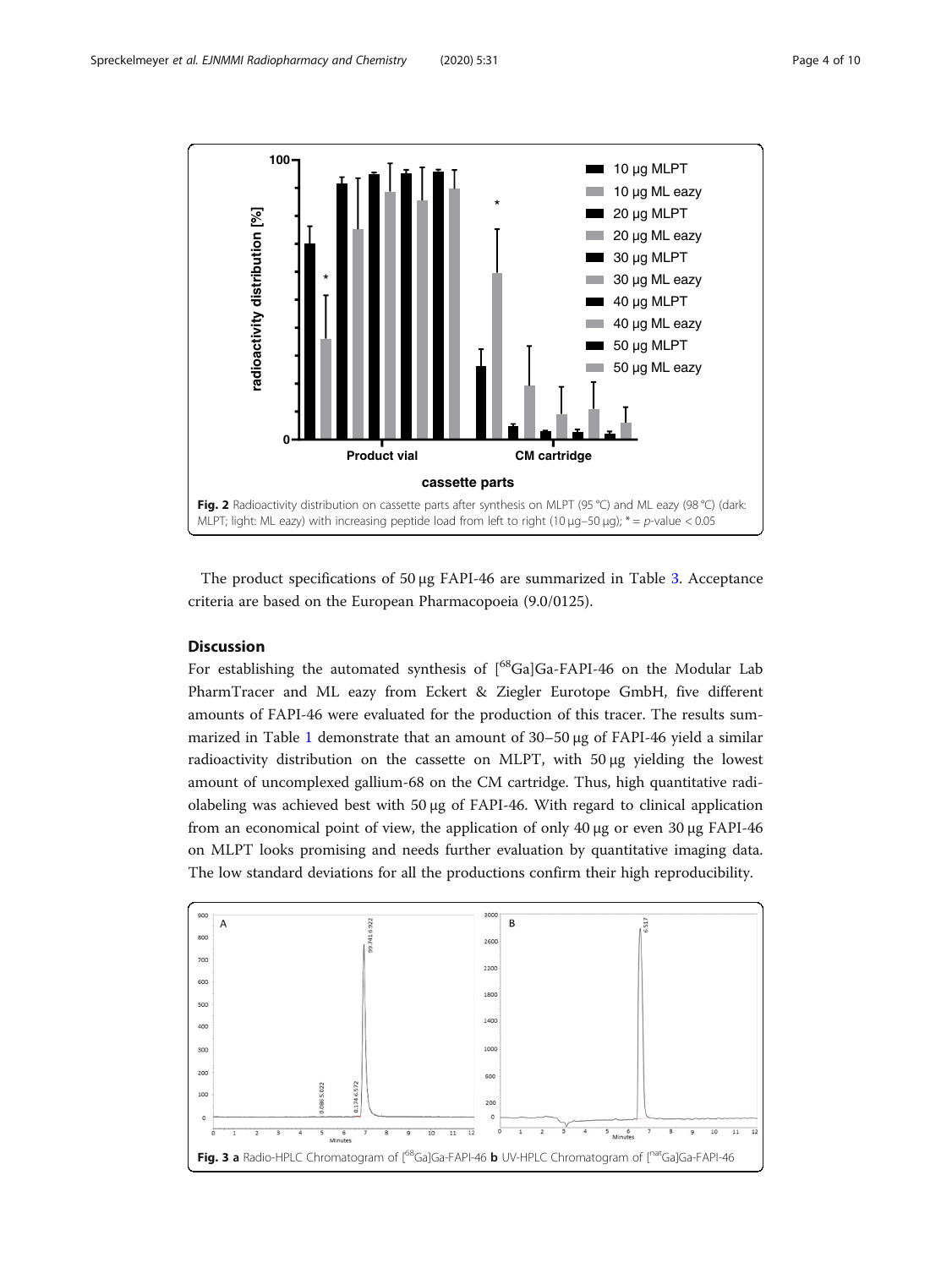<span id="page-4-0"></span>

For 10 μg and 20 μg, an increasing amount of radioactivity on the CM cartridge and a decreasing yield of activity in the product vial was observed. Theoretically, two scenarios are possible to our knowledge for explaining the increased radioactivity on the CM cartridge. Either the product is trapped on the CM cartridge, or uncomplexed gallium-68. The product would be eluted from the CM cartridge with 0.9% NaCl solution. However, when eluting the CM cartridge manually with 5 mL of 0.9% NaCl solution after the synthesis, this resulted in no change of the amount of radioactivity measured on the CM cartridge suggesting that no product is retained on the CM cartridge. The most likely explanation therefore is that 10 μg and 20 μg loads are too low to complex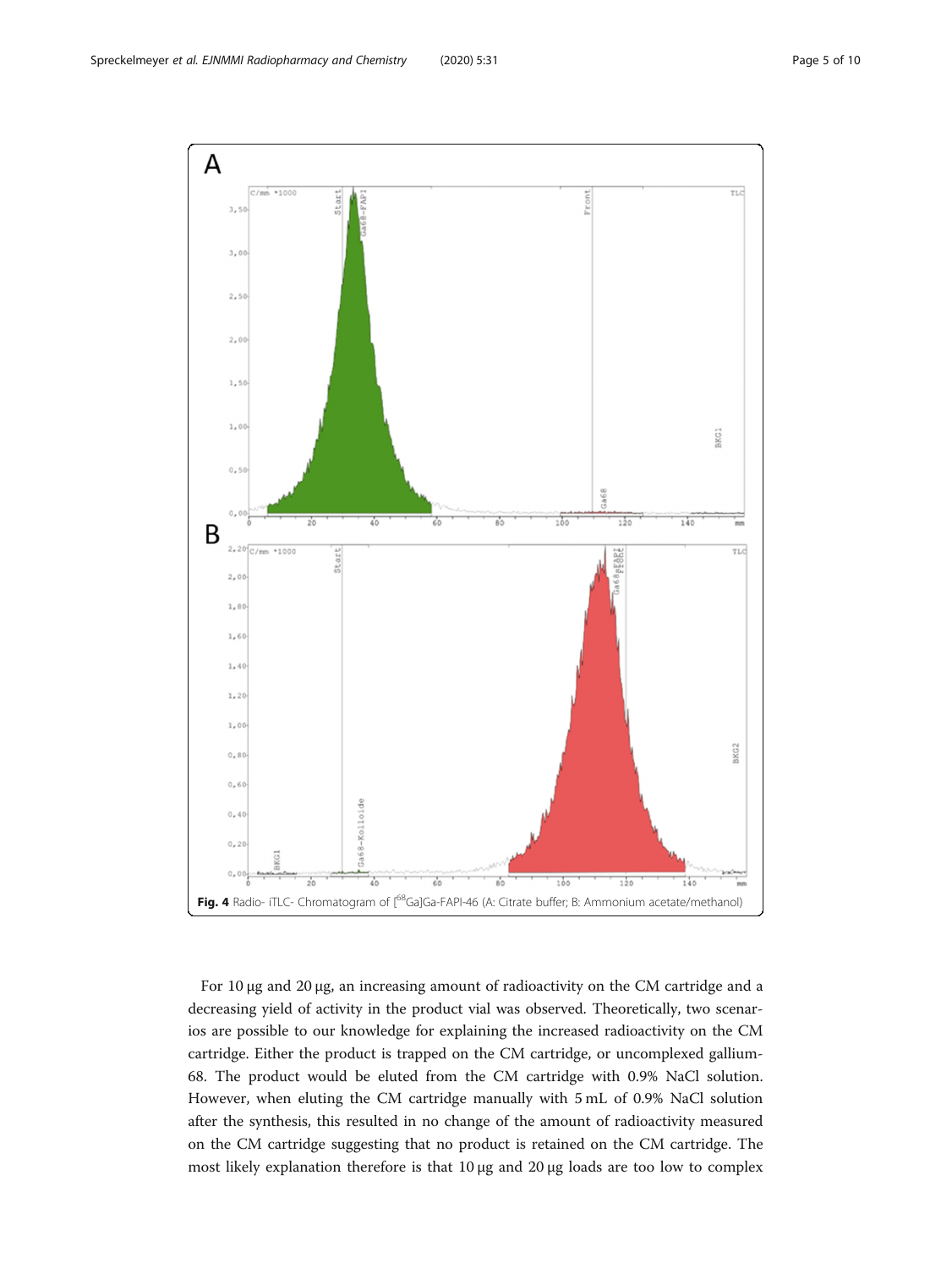<span id="page-5-0"></span>

 $68$ Ga<sup>3+</sup> ions completely resulting in a trapping of unbound gallium-68 on the CM cartridge.

The minimum amount needed to complex FAPI-46 sufficiently under the described conditions was 30 μg. In former studies in which [68Ga]Ga-FAPI-46 was synthesized manually, 20 μg of FAPI-46 were used with a final purification through a solid phase extraction (Oasis light HLB, Waters) and elution with ethanol (Meyer et al. [2019\)](#page-9-0). The radiochemical yields were unfortunately not reported. Thus, a direct comparison to the automated process presented in this manuscript is not possible.

Comparing the radioactivity distribution of MLPT (95 °C) and ML eazy (98 °C), both modules give similar results. For the ML eazy, a higher temperature setting was needed, Since the reaction conditions were the same (e.g. buffer formulation) compared to MLPT, the reason for this finding in our opinion is related to different set-ups of the heating units of ML eazy and MLPT. The heating unit on the ML eazy develops the heat from the bottom, whereas the heating unit on the MLPT provides the heat also from the walls. Thus, we hypothesize, that a higher temperature setting is needed on the ML eazy to reach a homogenous temperature of 95 °C.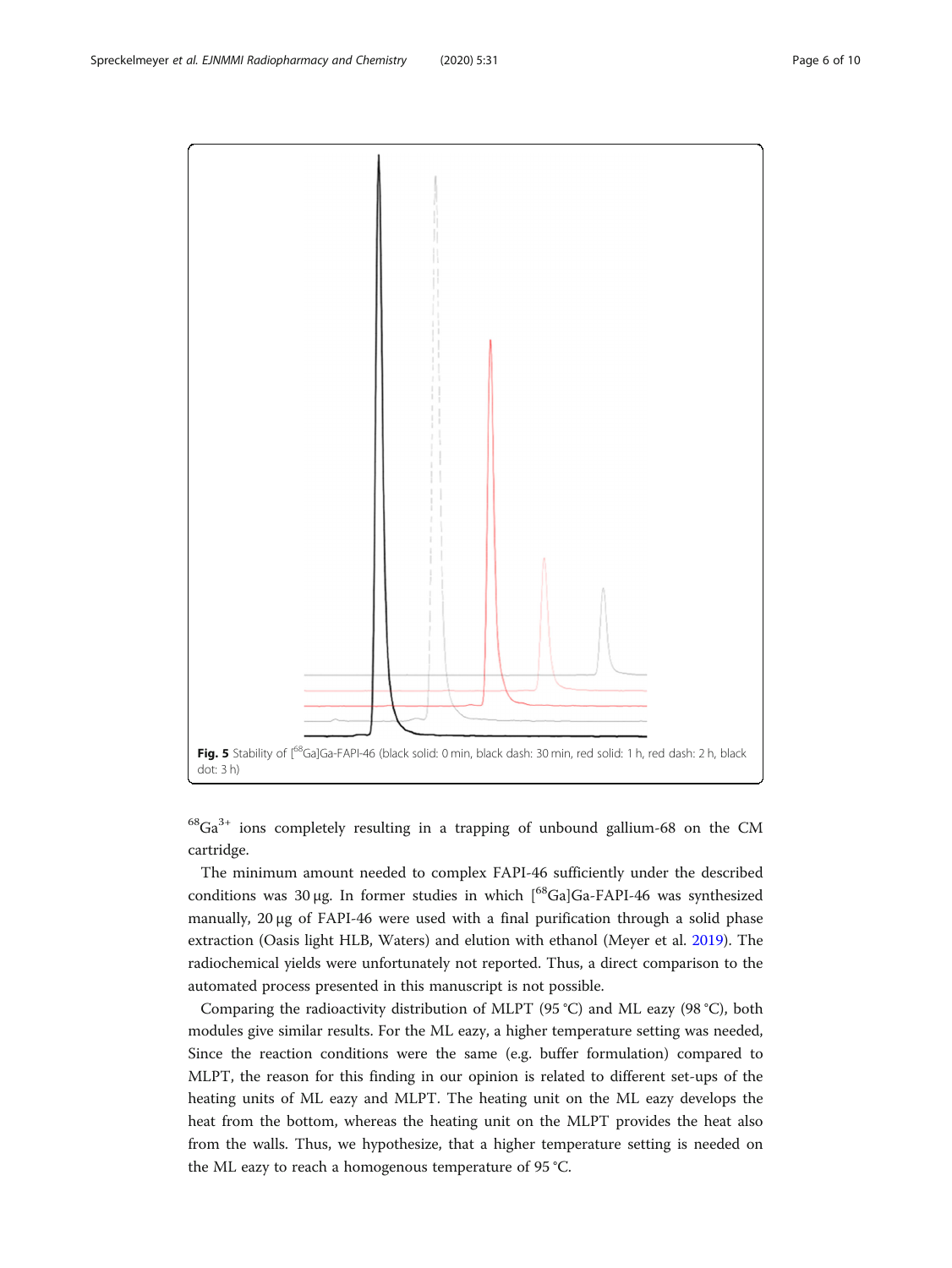| <b>Test</b>                           | Acceptance<br>criteria | [ <sup>68</sup> Ga]Ga-FAPI-46                            |  |
|---------------------------------------|------------------------|----------------------------------------------------------|--|
| Radiochemical purity (radio-<br>HPLC) | > 95%                  | 99.7%                                                    |  |
| Radiochemical purity (radio-<br>iTLC) | >95%                   | 99.9%                                                    |  |
| pH                                    | $4 - 8.5$              | 4.2                                                      |  |
| Radioactivity concentration           | $> 50$ MBq/ mL         | 105-242 MBg/ mL                                          |  |
| Radioactivity                         | $>150$ MBq             | 740-1700 MBq (depending on amount of generators<br>used) |  |
| Volume                                | $2 - 10$ mL            | 7 mL                                                     |  |
| Color                                 | Colorless              | Colorless                                                |  |
| Molar radioactivity                   | 1-60 MBq/ nmol         | 13-30 MBq/nmol                                           |  |
| Radionuclidic purity                  | $> 99.9\%$             | 99.9%                                                    |  |
| <sup>68</sup> Ge breakthrough         | $< 0.001\%$            | 0.0002%                                                  |  |
| Endotoxins                            | $< 19.0$ IE/mL         | $< 5.0$ IE/mL                                            |  |
| Stability over 3 h                    | >90%                   | 99.9%                                                    |  |

<span id="page-6-0"></span>**Table 3** Summary of the product specifications for 50  $\mu$ g FAPI-46,  $n = 3$ 

With regard to quality control parameters, we achieved an endotoxine-free, sterile and stable solution of  $\int_{0}^{68}Ga|Ga-FAPI-46$  with a radiochemical purity > 95% over a period of 3 h on both MLPT and ML eazy. Moreover, no ethanol had to be used throughout the process, which makes this synthesis favorable over the manual synthesis, because no analysis of solvent residues like ethanol by gas chromatography is necessary. Finally, all tested quality control parameters were in accordance with the European Pharmacopoeia (see Table 3).

# Conclusions

[<sup>68</sup>Ga]Ga-FAPI-46 was successfully synthesized fully-automated on the synthesis modules MLPT and ML eazy for the first time. All the tested quality parameters for radiochemical purity, pH, endotoxins and sterility were in accordance with the European Pharmacopoeia. In addition, the product solution was stable for at least 3 h after production, as shown by radio-HPLC. Thus, [<sup>68</sup>Ga]Ga-FAPI-46 can be easily and reliably produced on the modules MLPT and ML eazy for routine clinical application.

## Methods

#### Materials

FAPI-46, manufactured by ABX, and the reference standard [natGa]Ga-FAPI-46 were made available free of costs from SOFIE Biosciences. An aqueous stock solution of 1 mg/mL was prepared and kept at − 15 °C. All chemicals were of pure chemical grade, and solvents for high-pressure-liquid-chromatography (HPLC) were obtained as HPLC grade. TraceSelect water (Sigma-Aldrich) was used in all experiments. The pharmaceutical grade <sup>68</sup>Ge/<sup>68</sup>Ga generator (GalliaPharm®, Eckert & Ziegler Radiopharma GmbH, Germany), Modular Lab PharmTracer (Eckert & Ziegler Eurotope GmbH, Germany) and reagent set EZ-102 (Eckert & Ziegler Eurotope GmbH, Germany) were used. The amount of detected metal impurities/ <sup>68</sup>Ge breakthrough as provided by the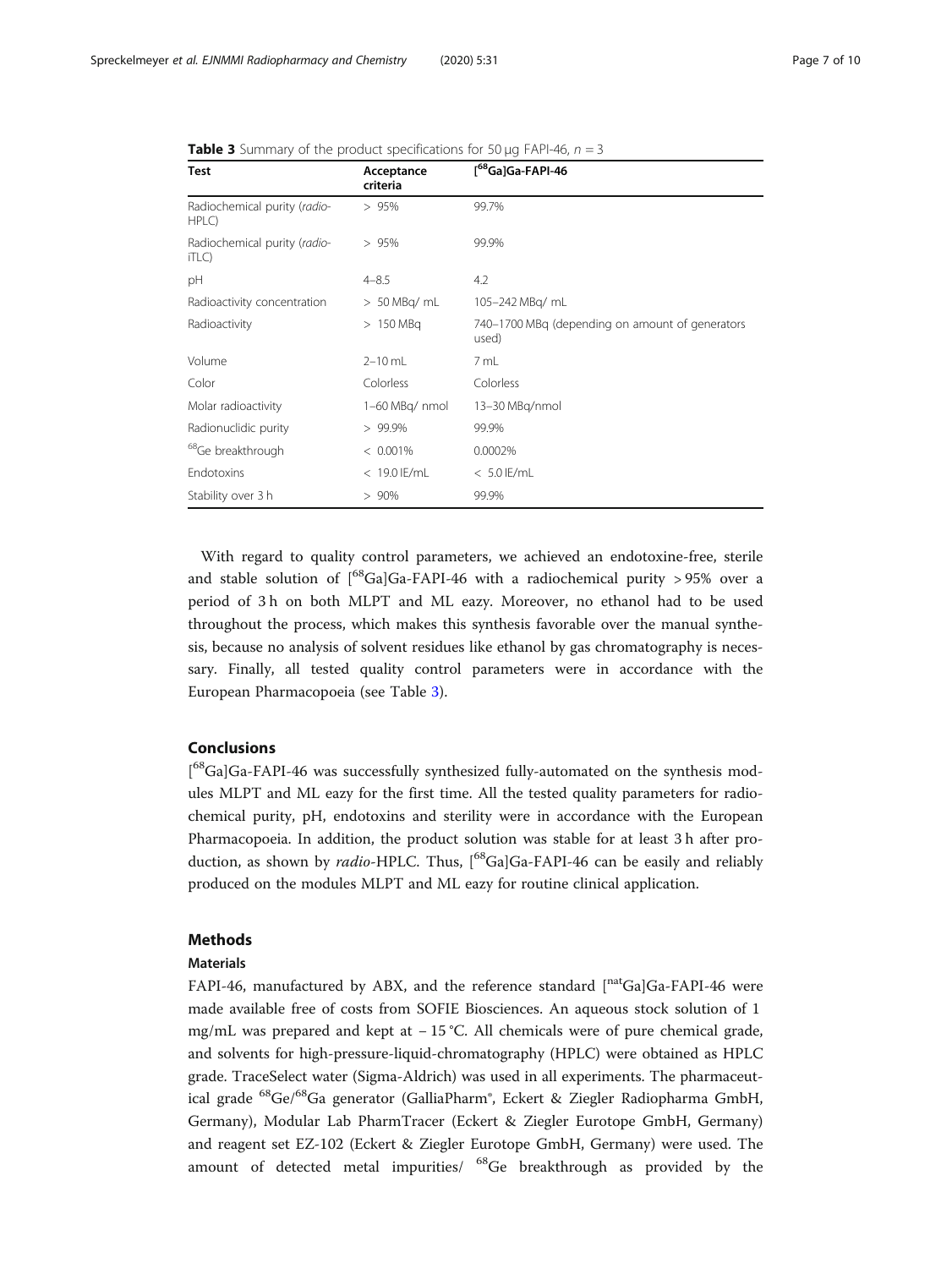manufacturer was less than the defined limit in the European Pharmacopeia monograph. Activity counting was performed using a borehole counter (Nuklear-Medizintechnik Dresden GmbH, Germany). HPLC was performed using the HPLC system Knauer Azura (UVD: 2.1 L; P6.1L) coupled with UV and radiometric (Raytest Socket 2″8103 0370) detectors. The TLC scanner MiniGita from Raytest was used. The test for endotoxins was performed using Nexgen PTS (Charles River). The CM cartridge is a cation-exchange cartridge from Sep-Pak Accell Plus light 130 mg sorbent per cartridge, 37–55 μm particle size. The sterility tests were carried out as required by the European Pharmacopoeia by the Institut für Hygiene, Charité.

#### Preparation for labeling of FAPI-46 with gallium-68 on MLPT

First, the commercially available fully automated synthesis platform MLPT was equipped with a disposable single-use, customized cassette. The synthesis template and the cassette were altered as follows, as ethanol was excluded from the whole radiolabeling process. The  $C_{18}$  cartridge was exchanged by a CM cartridge. The buffer preparations were identical to the ones used for  $\int_{0}^{68}Ga$ ]Ga-PSMA (sodium ascorbate 0.4 M), with the addition of 300  $\mu$ g ascorbic acid (0.3 mg in 0.1 mL water). 1.1 mL eluent was used for the extraction of the SCX cartridge. All synthesis reagents were contained in the reagent set except the peptide and ascorbic acid. From the reagent set, 50 mL of 0.9% NaCl was connected to the cassette on the designated spike. FAPI-46 was prepared in 10 μg, 20 μg, 30 μg, 40 μg and 50 μg aliquots from the stock solution (1 mg / mL). Meanwhile, the preparation of the acetate buffer solution was performed according to the user manual using EZ 102. The reaction mixture contains 0.4 mL of the final buffer solution, 0.1 mL of ascorbic acid and an aliquot of FAPI-46, which was loaded into the reaction vial. 3 mL of eluent was added to the eluent vial prior to synthesis.

# Preparation for labeling of FAPI-46 with gallium-68 on ML eazy

First, the commercially available fully automated synthesis platform ML eazy was equipped with a disposable single-use cassette (PSMA cassette). FAPI-46 was prepared in 10–50 μg aliquots from the stock solution  $(1 \text{ mg } / \text{ mL})$ . The buffer preparations were identical to the ones used for  $\int_{0}^{68}Ga|Ga-PSMA$ , with the addition of 300 µg ascorbic acid (0.3 mg in 0.1 mL water). All synthesis reagents were contained in the reagent set except the peptide and ascorbic acid. From the reagent set, 6.0 mL of 0.9% NaCl was filled into the cassette in the designated vial with blue cap. After that, 1.1 mL of the eluent was filled into the designated vial with red cap. The reaction mixture contains 0.4 mL of the final buffer solution, 0.1 mL of ascorbic acid and an aliquot of FAPI-46, which was loaded into the reaction vial (green cap).

# Labeling of FAPI-46 with  $^{68}$ GaCl<sub>3</sub>

The synthesis was performed fully-automated without any user interaction.  ${}^{68}Ga^{3+}$  obtained from a 1.850 MBq  $^{68}$ Ge/ $^{68}$ Ga generator (GalliaPharm<sup>®</sup>) with TiO<sub>2</sub> matrix, was eluted with 0.1 N HCl. The generator eluate was pre-concentrated on a strong cation exchange (SCX) cartridge.  $[$ <sup>68</sup>GaCl<sub>4</sub>]<sup>-</sup> was recovered from the SCX cartridge by 1.1 mL eluent (5 M NaCl/HCl(0.1 M)) (Schultz et al. [2013](#page-9-0)). After the <sup>68</sup>Ga-activity was transferred to the reaction vial, it was heated to 95 °C. After 10 min at 95 °C (or 98 °C on ML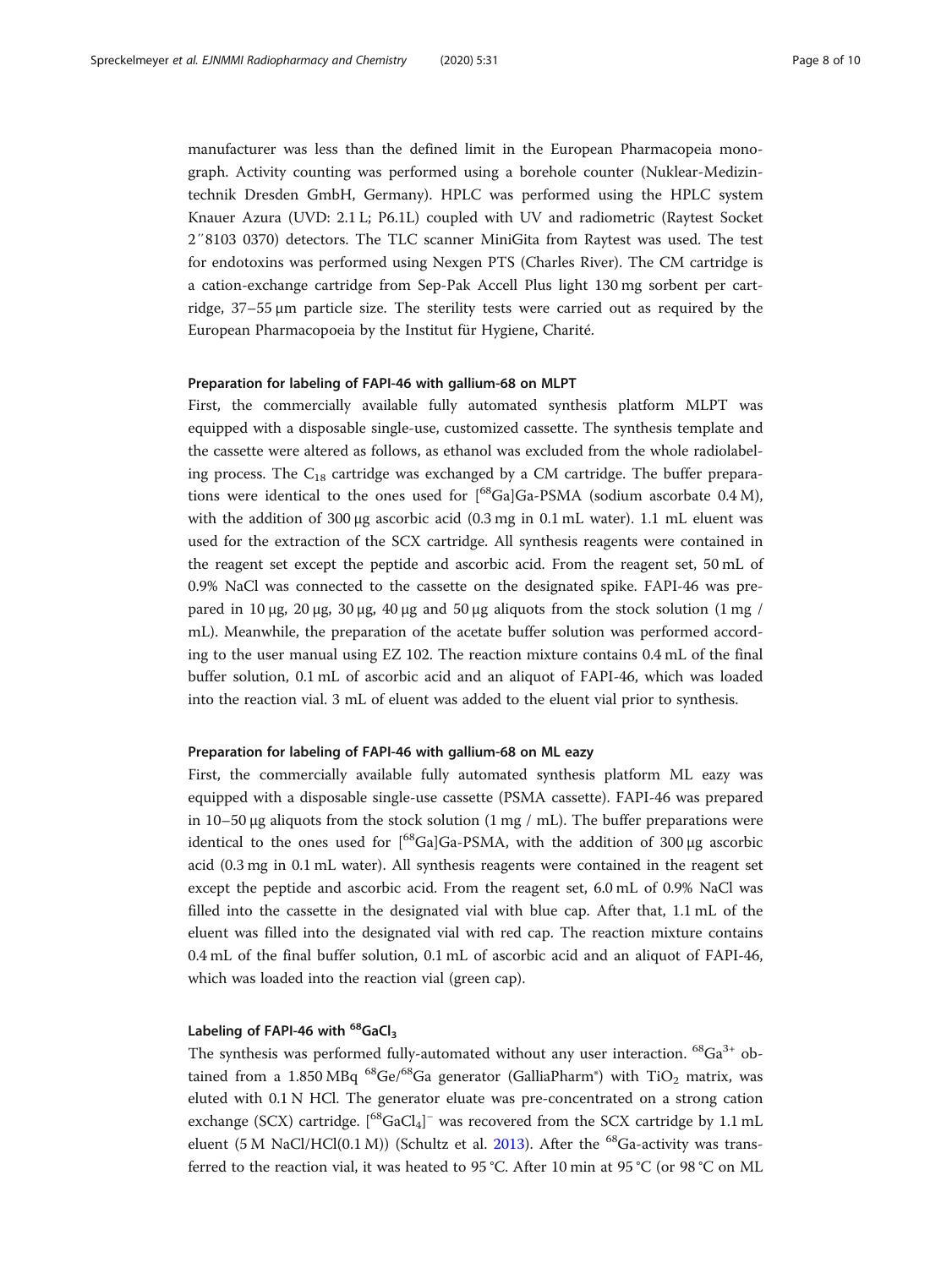<span id="page-8-0"></span>eazy), the reaction mixture was cooled down by adding 3.0 mL and 6.0 mL of 0.9% NaCl for MLPT and EAZY, respectively. The crude reaction solution was subsequently transferred through the CM cartridge and a sterile filter into the product vial. The reaction vessel was rinsed with 3.0 mL 0.9% NaCl in case of the MLPT synthesis. A sample for quality control was taken.

## Quality control

After synthesis, the product vial was removed from the MLPT or ML eazy module and further evaluated for quality control determining the following parameters: total product activity,  ${}^{68}Ga^{3+}$ -identity via half-life time, chemical purity (pH, sterility and endotoxins) and radiochemical purity (high-pressure-liquid chromatography). The stability of the product at room temperature was monitored by radio-HPLC for 3 h. Radio-HPLC was performed with the following method. A: acetonitrile + 0.1% TFA; B: water + 0.1% TFA, gradient: 0–8 min A: 0–50%; 8–10 min A: 50%; 10–12 min A: 50–0%. The limit of detection of the radio-HPLC is 10 kBq/ 20 μL injected volume and the recovery is approximately 80%. For iTLC, ammonium acetate/methanol  $(1/1)$  and citrate buffer were used as mobile phases and iTLC-SG strips as stationary phase. The sterility tests were carried out as described in the European Pharmacopoeia by the Institut für Hygiene, Charité.

#### Abbreviations

FAP: Fibroblast activation protein; FAPI: Fibroblast activation protein inhibitor; n.d.c.: Non decay corrected; RCY: Radiochemical yield; MLPT: Modular Lab PharmTracer; ML eazy: Modular Lab eazy; PET: Positron Emission<br>Tomography; <sup>68</sup>Ga<sup>3 +</sup> : <sup>68</sup>Gallium<sup>3+</sup> ion; <sup>68</sup>Ge<sup>4 +</sup> : <sup>68</sup>Germanium<sup>4+</sup> ion; HPLC: High-pressure-liquid-chro TFA: Trifluoro acetic acid

#### Acknowledgements

We thank Eckert & Ziegler Eurotope GmbH for technical support. We thank SOFIE Biosciences for supplying the FAPI material and for technical support. We acknowledge support from the German Research Foundation (DFG) and the Open Access Publication Funds of Charité – Universitätsmedizin Berlin.

#### Authors' contributions

SS designed, performed and analyzed the experiments. MB and SP repeated the experiments in order to proof its repeatability. WB evaluated the results concerning clinical applications. All authors contributed to, read and approved the final manuscript.

#### Funding

FAPI-46 and the reference standard [natGa]Ga-FAPI-46 were made available free of costs from SOFIE Biosciences. Modular Lab eazy (ML eazy) was made available by Eckert & Ziegler within a research collaboration agreement with the Charité. Open Access funding enabled and organized by Projekt DEAL.

#### Availability of data and materials

All data generated or analyzed during this study are included in this published article.

#### Ethics approval and consent to participate

Not applicable.

#### Consent for publication

Not applicable.

#### Competing interests

The authors declare that they have no competing interests.

Received: 21 August 2020 Accepted: 20 November 2020 Published online: 17 December 2020

#### References

Boschi S, Lodi F, Malizia C, Cicoria G, Marengo M. Automation synthesis modules review. Appl Radiat Isot. 2013;76:38–45. Brennen WN, Isaacs JT, Denmeade SR. Rationale behind targeting fibroblast activation protein-expressing carcinomaassociated fibroblasts as a novel chemotherapeutic strategy. Mol Cancer Ther. 2012;11(2):257–66.